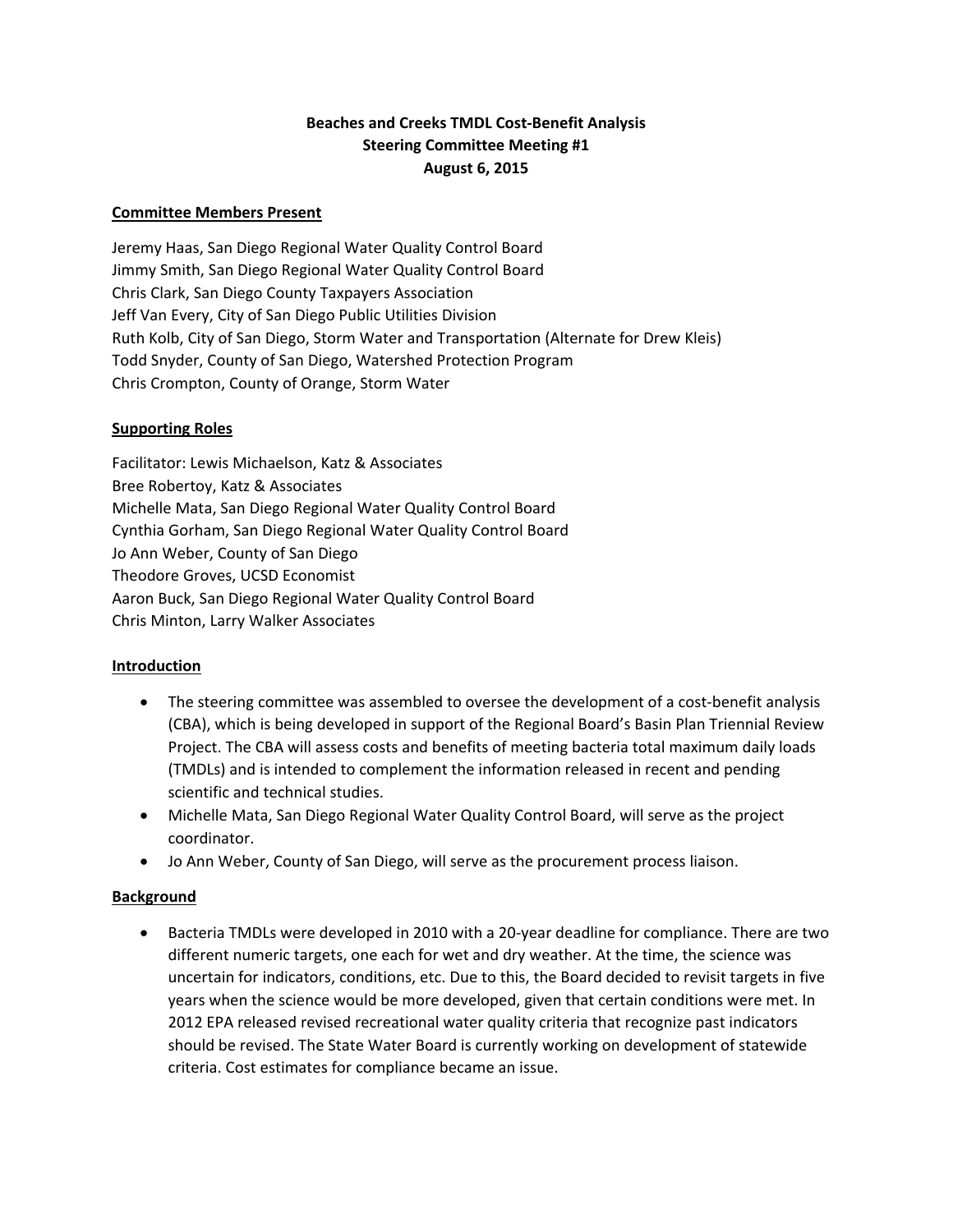- During the Triennial Basin Plan Review the San Diego Regional Water Quality Control Board (SDRWQCB) committed to looking at new scientific and technical information, holding a workshop, and looking at a CBA and internal programs. Enhanced information (i.e., cost-benefit analysis and scientific studies) is going to be collected over the next two years.
- Orange County, San Diego County and City of San Diego have been involved in forming the foundation for creating a process, along with the SDRWQCB. The City and Counties have requested to reopen the Basin Plan and perform a CBA as part of that.
	- o A committee of those four entities is drafting a Memorandum of Understanding (MOU) to define roles and responsibilities.

# **CBA Project Purpose and Scope**

- Purpose: To look at the costs of compliance as well as the benefits in order to generate recommendations regarding amendments to the Basin Plan.
- Any amendment to the Basin Plan must be based on data: information from scientific and technical studies, as well as the costs and benefits of compliance. The SDRWQCB has no set outcome in mind; they want the facts to dictate decision making.
- Questions for the CBA steering committee to address: What factors and issues should be considered in the CBA; what can be quantified and measured; what will be the biggest challenges in conducting a credible CBA?
- L. Michaelson: Are there any groups or studies that are taking a look at the science/technical data?
	- o J. Haas: There are a handful of studies that are relevant some are academic and some are in the region. There is also a non-formal workgroup that meets to discuss/stay on top of new information.
- There will be a public workshop to discuss new technical studies, how they affect decisions being made, and how that will impact the public. If there are any amendments, a CEQA process will be undertaken.
- T. Snyder: Have there been discussions with EPA and the State Board regarding whether they are supportive of letting science drive changes/amendments?
	- o J. Haas: The State Board and EPA are not particularly engaged yet, but they appear supportive. The State Board is embarking on a similar mission. EPA supported the Basin Plan review, but I don't know the extent of their involvement with scientific studies. There's no reason to believe they would not be supportive.

## **Draft Charter Overview and Discussion**

- At the time of the meeting, the charter is a draft. It will be reviewed and discussed by the committee before it becomes final.
- The committee has decision-making power with respect to the scope of the CBA and will participate directly in the selection of the CBA consultant.
- Each member represents a key segment of stakeholders and is responsible for ensuring perspectives of the constituencies they represent are heard.
- Alternate members should be chosen as soon as possible and no later than the next committee meeting. Alternate members are encouraged to attend meetings to stay up-to-date on important information and the status of the committee.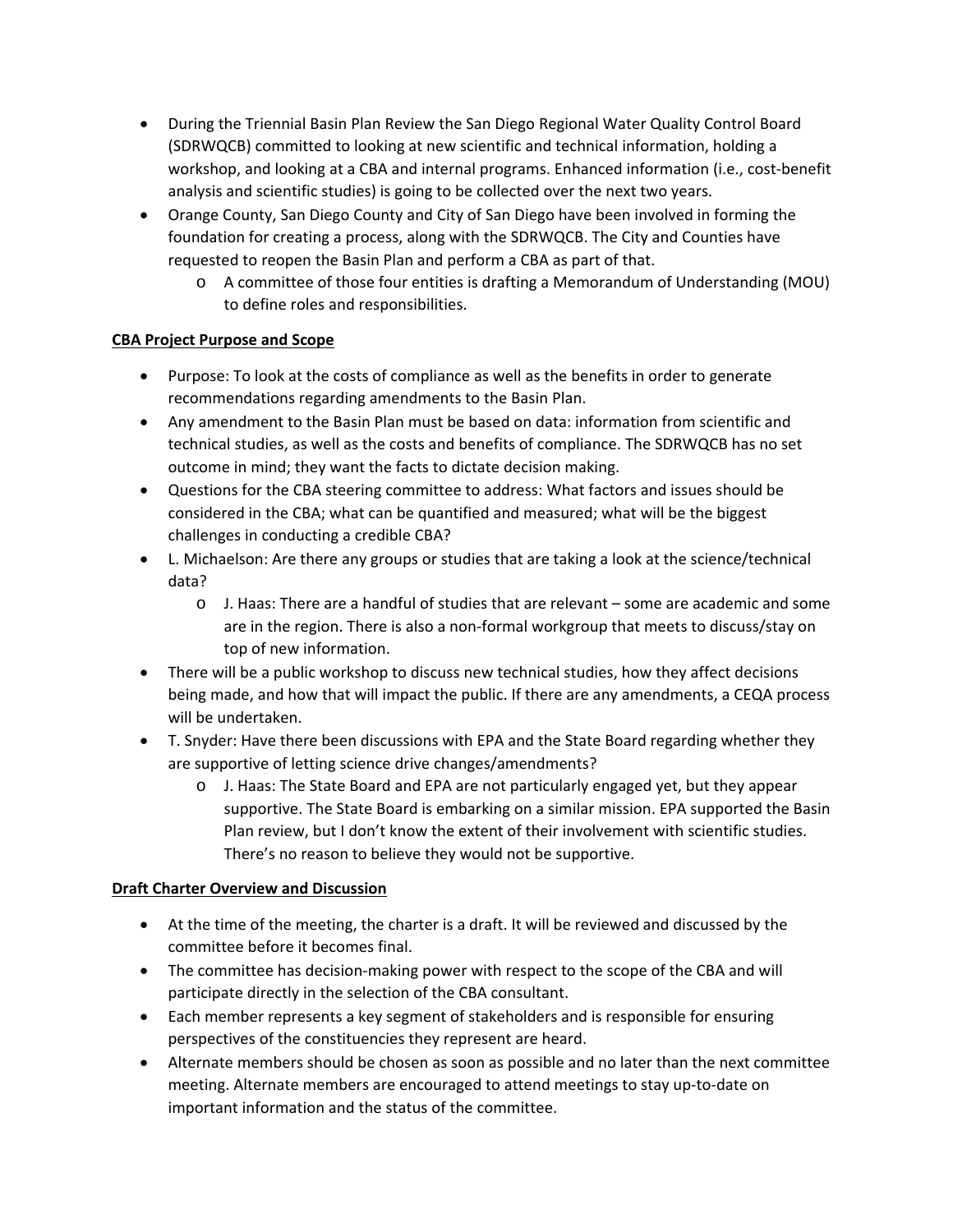- C. Crompton: If the EPA and State Board are not already engaged, should they be listed as members? Maybe a special designation would be better, such as *ex officio*.
	- o L. Michaelson: The committee will need a quorum to operate, so a discussion of "voting" members warrants a discussion. However, the steering committee will obviously make every effort to encourage them to participate.
- J. Smith: The absence of Matt O'Malley (Coastkeeper) is problematic. Non‐government organization representation is critical, and committee members are encouraged to reach out and personally invite them.
- T. Snyder: Maybe the committee should also include Orange County Coastkeeper or the Surfrider Foundation.
- C. Crompton: The agenda should have a standing item at the beginning of meeting to identify any changes in membership.
- While a quorum comprises a simple majority of members, the committee decided to adjust the charter to reflect new voting guidelines: a "super majority" is now needed for approval. (What constitutes a super majority will be determined after the exact number of members is finalized.) If a super majority of the members are not available to participate in a vote, a vote cannot be taken, and voting will be via electronic channels.
- L. Michaelson: If you are concerned about meeting a quorum, particularly for those of you who must travel a great distance, it would be a good idea to have members RSVP for meetings. As project coordinator, Michelle Mata agreed to take on the task of requesting RSVPs for each meeting.

### **CBA Overview and Discussion**

#### *Overview and Elements*

- The idea of the CBA is to compare apples to apples, which requires both costs and benefits to be monetized. Generally, however, costs tend to be easier to measure in dollars than health or recreational benefits.
- Examples of assigning monetary value to health, recreational and other costs and benefits of compliance/non‐compliance:
	- o Cost associated with being sick (e.g., hospital visit)
	- o If beach/rec area is closed, people don't visit and spend money in that area
	- o Willingness to pay (e.g. what is a person willing to pay for a clean beach or to not get sick) – there is some concern with this approach as people may not actually be willing to pay the price they assign
	- o Avoided cost of not visiting the beach (gas, emissions, etc.)
	- o Property values
	- o Co‐benefits from compliance efforts (e.g., storm water capture, water reuse, addressing other TMDLs)
	- o Amenity/aesthetics value
- Recreation on the beach will be a key factor of the CBA. However, the impacts vary greatly depending on the season and weather conditions.
- There are six watersheds, five of which exceed bacteria TMDLs, so there is a lot to consider.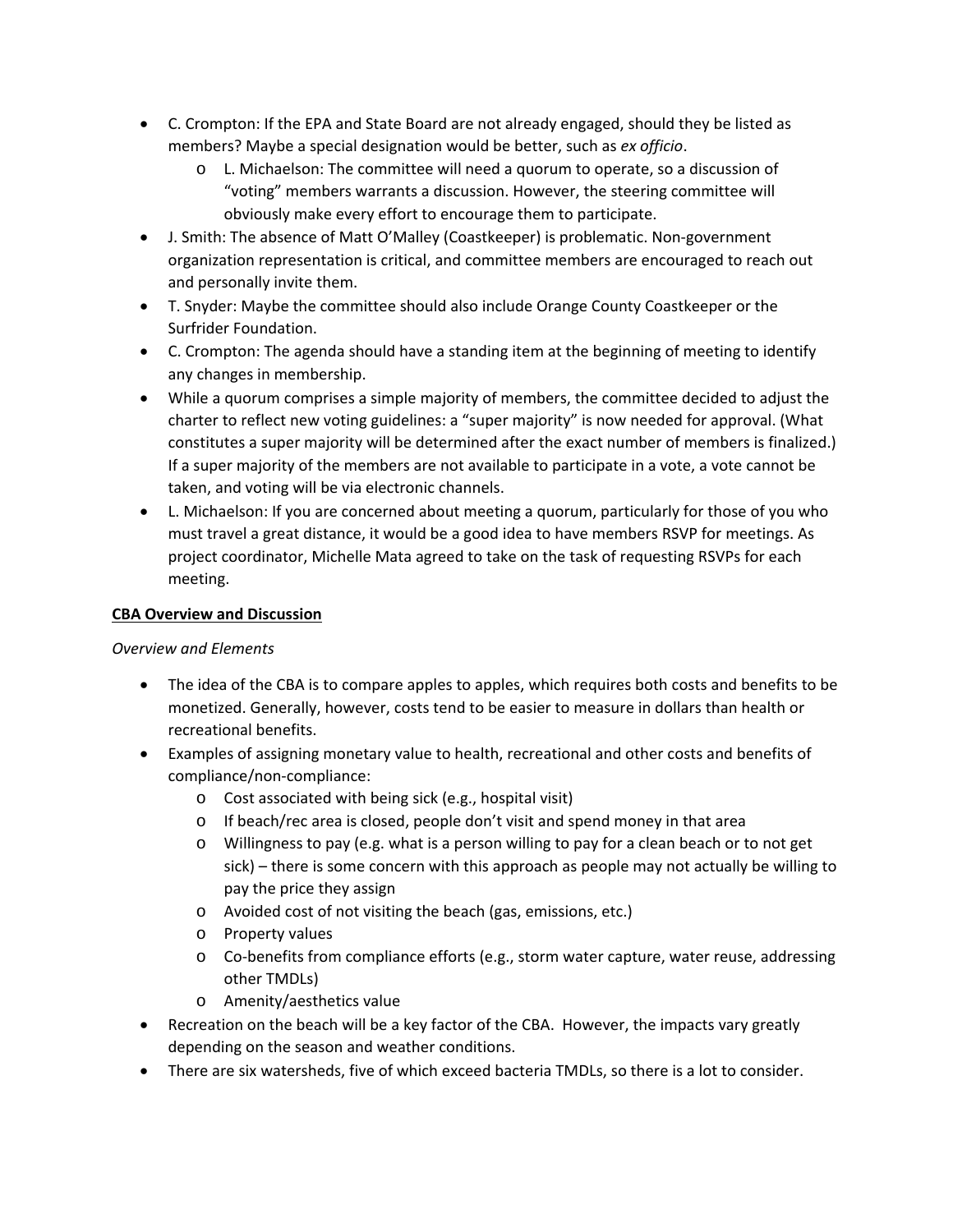- A. Buck: Based on the EPA and State Board analysis, key indicators to determine value include internal rate of return, net present value, expected net present value, benefit‐cost ratio. Some of these indicators can be changed.
- A. Buck: Statistical analysis will assign value to benefits, whether it be social or personal. Negative benefits are called 'discounts.'
- A. Buck: The CBA could offer alternatives which might give a better return on investment.
- Aaron: The EPA recommends several alternative CBA models, including:
	- o Materials
	- o Ecological
	- o Water‐based
	- o Carbon‐based

# *Committee Members' Expectations for the CBA*

- R. Kolb: The City of San Diego has done an Assets Management Plan, which looks at economic, social and environmental factors. The plan took about 3.5 years, but it projects for about 100 years. Based on that, the City is trying to assess environmental costs, including the cost of complying with bacteria TMDLs. The City wants to make sure they are effectively and efficiently using public funds, particularly since there are other funding concerns, including street maintenance and police and fire department costs. The City is looking for a document to use to balance the needs of compliance against the needs of the city.
- T. Snyder: The timeline for compliance is like a wall closing in on you. Considering the significant cost of compliance, the County wants to know what the benefit is, as well as how to balance this against other needs. If the CBA shows significant value (benefit), it will help in obtaining funding.
- C. Clark: Transparency of process will be important to start a conversation with the public about why funds are being spent on bacteria TMDLs rather than other things, such as public safety.
- C. Crompton: The magnitude of wet weather TMDLs seems insurmountable and cost is enormous, so this study is clearly of value. It will be fascinating and important to see what the ratio of cost to benefits is, as well as for the policy makers to see it.
- J. Van Every: I am interested in improving public health, which is what a lot of people have said so far.
- J. Haas: We want to find out if we're going to be able to meet expectations when it comes to compliance. We want to have a conversation about quantifying cost, recognizing it is challenging to do so, but at the very least, it should improve communication. We want to look at dollars, but also at value.

## *Alternatives to Be Considered*

- C. Minton: I'm wondering if there are limits to the alternatives that should be considered in the CBA. In order to be considered a viable alternative, does it need to meet some sort of compliance, or can we look at both under and over compliance to understand tradeoffs?
- J. Haas: Limiting the scope of this is our best bet in terms of our resources. There aren't necessarily any boundaries, but the SDRWQCB really wants to know what are the costs and benefits of compliance with the current approach. I'm afraid if we try to quantify various alternatives, we will exceed our resources.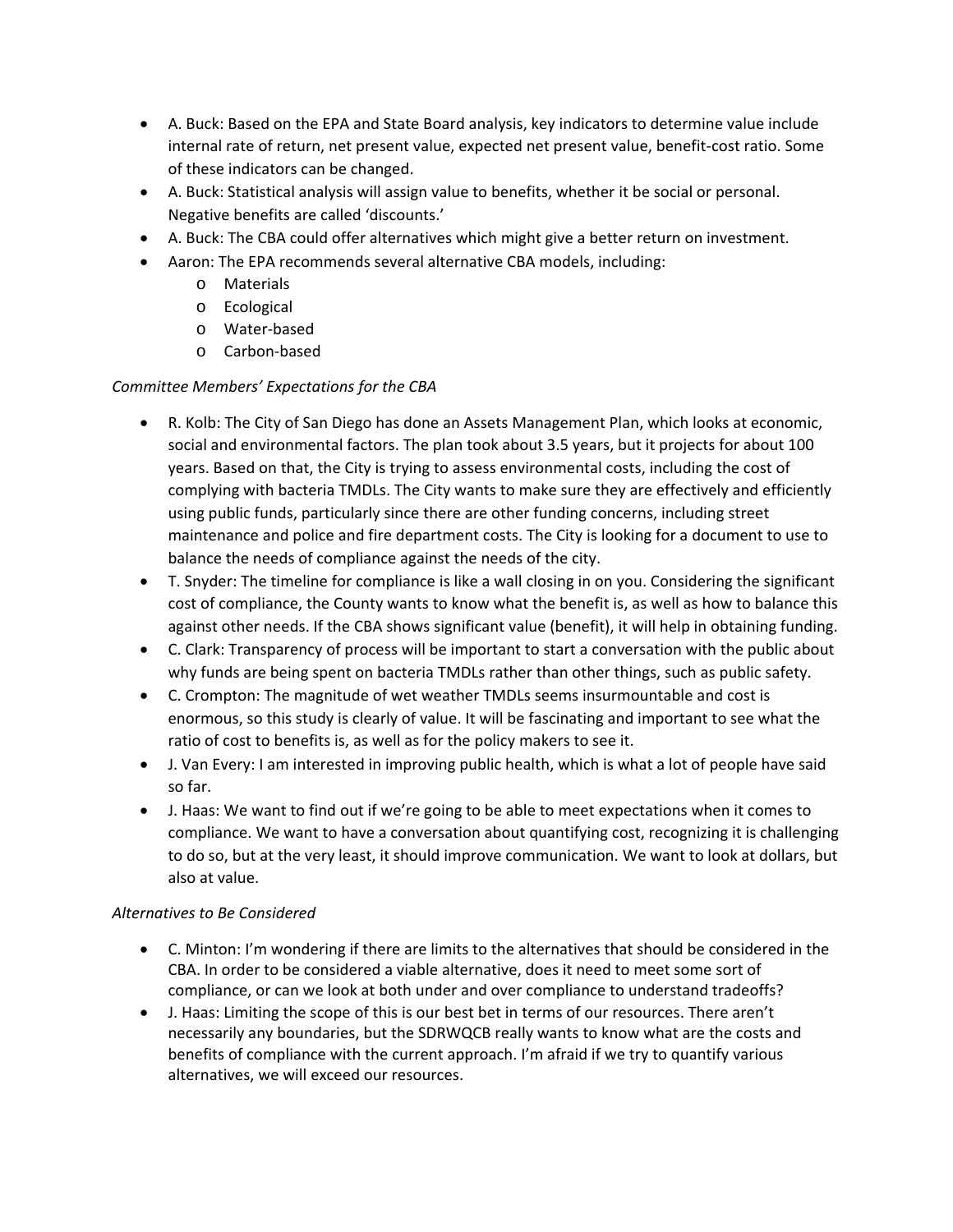- T. Snyder: The scope should be clear on what exactly we're doing. For example, wet or dry weather? REC-1 or REC-2? Shellfish harvesting – commercial or incidental? Broad or specific?
- T. Groves:
	- o It's very important to have some notion of error bars. That is, the numbers will be forecasted with a range of uncertainty that should be identified, especially when dealing with the variability that weather will introduce. The consultant will need to think about ranges of possibilities and alternative scenarios.
	- o Just to estimate the costs and benefits of meeting the standards isn't robust enough. You'd want to have the consultant look at how the analysis would change if the parameters were tweaked (i.e., trade‐offs), not necessarily to change the standards, but to take different paths to compliance.

### *Benefits and Discounts*

- T. Groves: Anything that can be market valued is pretty straightforward. The difficulty will be in evaluating non‐market value of things, because that is personal.
- T. Snyder: Public health should be a core issue because that is the primary standard for REC‐1.
- L. Michaelson: Are you looking at health concerns or closures? Or both?
	- o C. Crompton: Wet weather is not necessarily going to close the beaches. It will produce an advisory for three days. That will happen regardless of water quality. Only sewage spills will close the beach, which is not an issue of the MS4.
	- o T. Snyder: The CBA should look at the number of people who use the beach when there's an advisory versus when there isn't.
- C. Crompton: How important is willingness to pay? Would an opinion survey on this help? The County of Orange is putting together an opinion survey, and might be able to incorporate some questions about this.
	- o T. Groves: This is usually based on what people are willing to trade to have the project benefits. Start with the notion of what is your objective (e.g., increasing social benefit).
- C. Crompton: What about during the winter, when people are not using the beaches? This study is focused on wet weather, so it should look at seasonal patterns vs demand (e.g., tourism).
- T. Groves: Often public benefits far outweigh the cost, although sometimes the cost is so high, it is a matter of whether agencies can afford it.

#### *Consultant Considerations*

- J. Haas: Would the committee want to articulate the things the consultant would do in the Request for Proposal (RFP), or should that be up to the consultant? How specific should the RFP be?
	- o T. Groves: The committee could interview or look at past work to see how they handle non‐market valuations. Bidders need to know what the committee expects, but the RFP shouldn't be too specific. Don't tell them how to do their job, but rather what outcomes are expected (what the committee expects to have answered).
	- o C. Crompton: Don't want to be so general that the committee doesn't get what it wants.
- Without a background knowledge of these issues, it would be hard for a consultant to put together a CBA that addresses the unknowns and factors. The RFP should address the background of the consultant.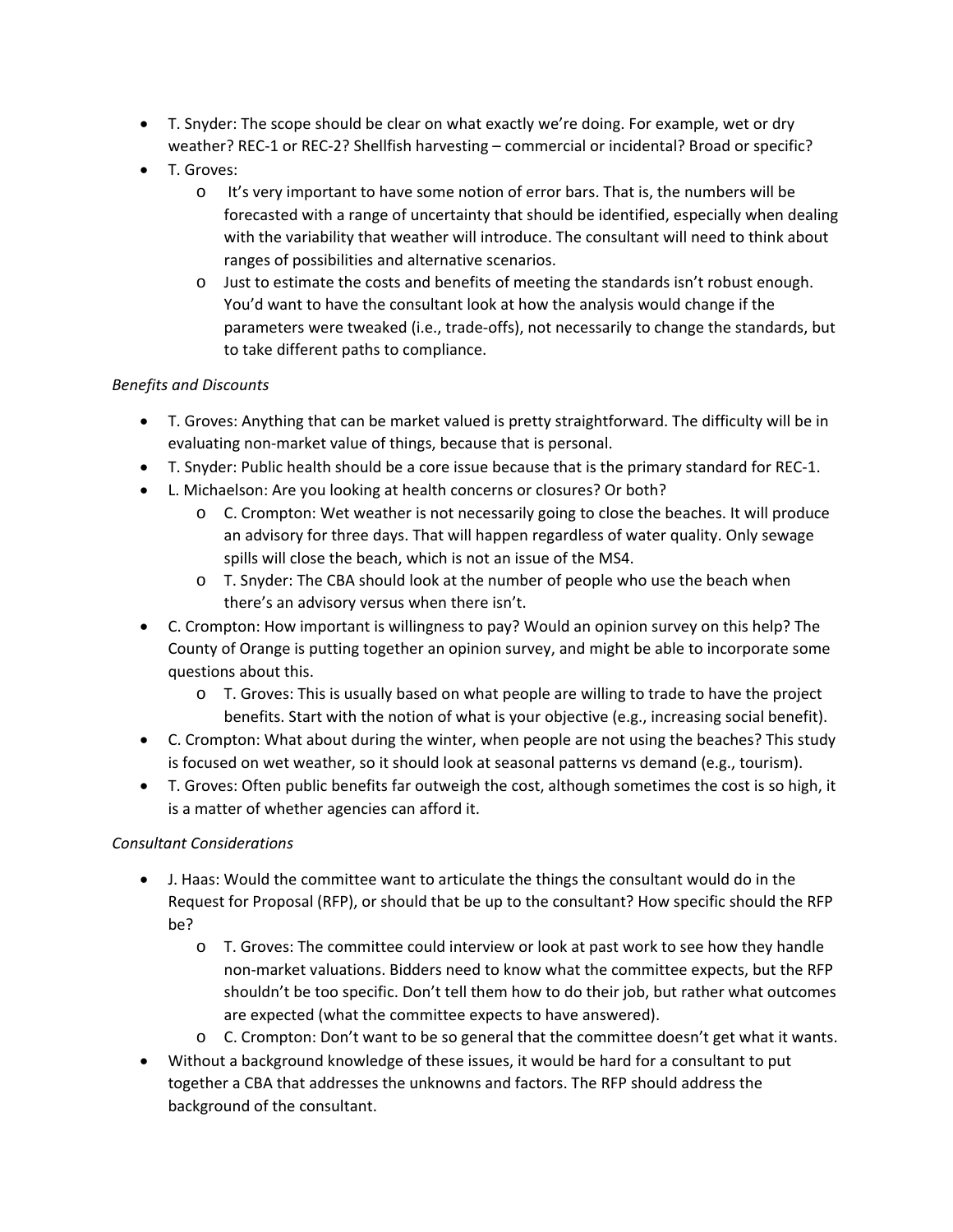- $\circ$  C. Crompton: Should be a team (one company or several) with a mixture of academics and consultants.
	- T. Groves: That would be big and expensive, and probably outside of your resources.
- o C. Crompton: Need to have the various disciplines to keep consultant in check.
	- L. Michaelson: How much of that would be the function of the steering committee?
- The RFP should identify the materials, studies, etc. that can be provided to the consultant (especially the cost estimates that have already been put together).

# *Other Important Considerations*

- C. Crompton: What is the baseline for measurement?
	- o T. Groves: A 'baseline' is ambiguous in this context. You want to have a notion of where you're starting, but you can't assign a number to that.
- A. Buck: Peer review is key to the success of the model.
	- o J. A. Weber: In Orange County, NWRA (nonprofit) is willing to set up a panel of experts to look at the model.
- How does infeasibility tie into reasonableness?
	- o J. Haas: When TMDLs and Permit were adopted, there was a constant stream of comments saying compliance was not feasible. The SDRWQCB felt they were not being presented with data that supported these claims. They do, however, recognize the concern.
	- o L. Michaelson: Does feasible mean scientifically or economically?
		- T. Snyder: Permittees argued both at hearing.
		- R. Kolb: No one knows the exact cost. A low-cost CBA was done previously and was not well received.
- R. Kolb: Reasonableness needs to be evaluated as defined in the Water Code.
- C. Crompton: The schedule might need to change depending on the studies that exist, don't exist and are coming out. Data may or may not be available that we need.
	- o A pending epidemiology study is critical to the process of the CBA and final decision.
- J. Van Every: The Wastewater Department started a sewer spill reduction program. Since then it's been reduced significantly. That could be a component in the CBA.
- C. Clark: The study should delve deeper into costs and how that affects taxpayers.

## **Procurement Process**

- It will be a public bid process.
- Also, a public scoping meeting will be held on Sept. 16, 2015.
- A selection committee (which will include up to five steering committee members) will be formed and will begin work in November.
	- o Consultants have already expressed interest in the work. Some are academic.
- A contract will be awarded in January.
- Project completion is expected in June 2016, but that is not firm.
- J. Haas: I'm concerned about the procurement schedule being too tight.